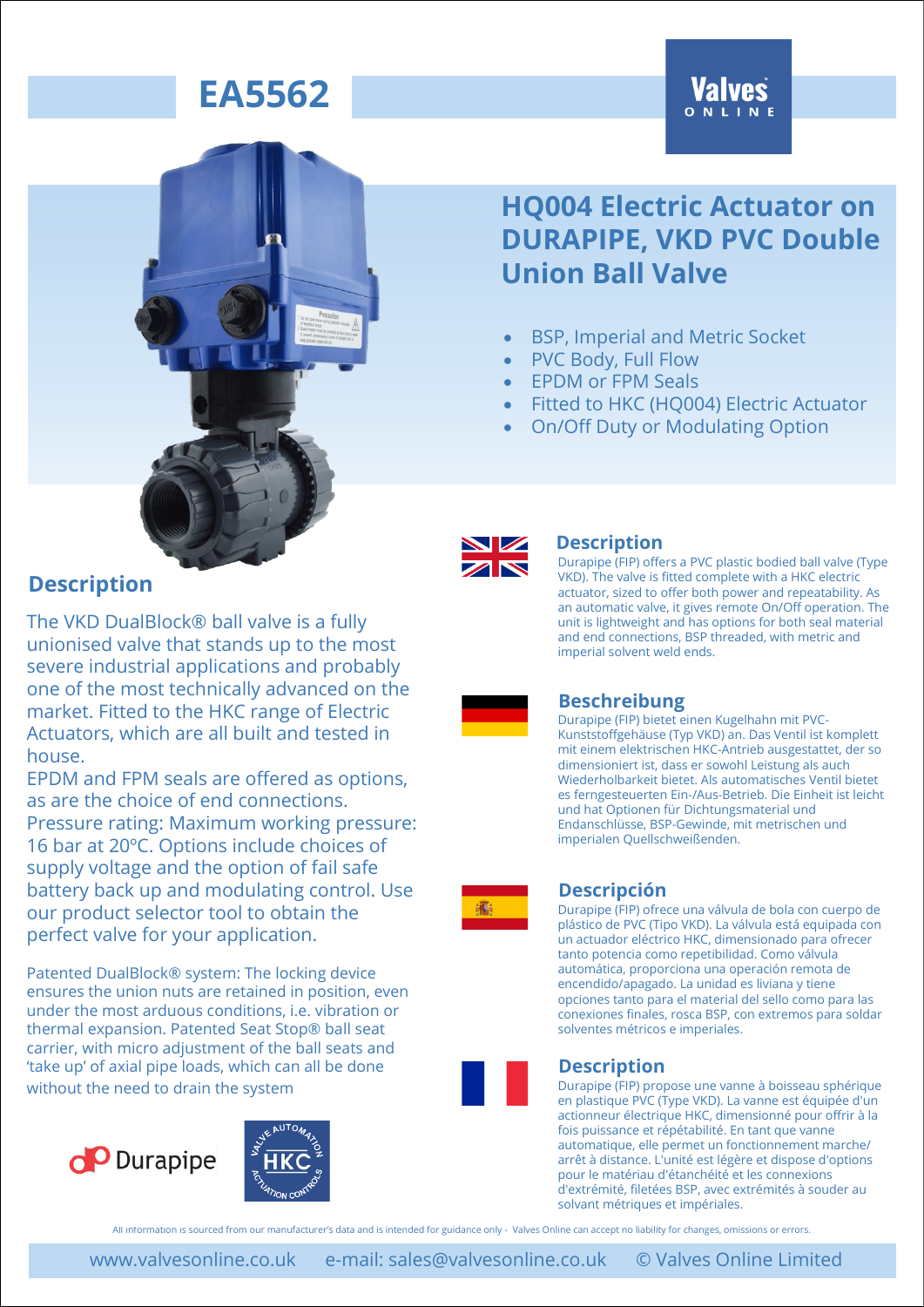



### **HQ004 Electric VKD Ball Valve**

- PVC VKD Ball Valve
- EPDM or FPM Seats
- Full Bore
- Reliable Electric Actuator
- IP67 weatherproof
- Manual override
- Anti-condensation heater
- Four limit switches
- Lightweight and Robust
- 24 VAC/DC & 110/240 V AC

#### **Serial/Series Number VKDFV-AP9002**

|                                          |                                          |           |                                                                                                                                                                     |     |     |                |                | $\overline{\mathsf{H}}$           |      |       |       |                |                |
|------------------------------------------|------------------------------------------|-----------|---------------------------------------------------------------------------------------------------------------------------------------------------------------------|-----|-----|----------------|----------------|-----------------------------------|------|-------|-------|----------------|----------------|
|                                          | <b>Serial/Series Number VKDFV-AP9002</b> |           |                                                                                                                                                                     |     |     |                |                |                                   |      |       |       |                |                |
|                                          |                                          |           |                                                                                                                                                                     |     |     |                |                |                                   |      |       |       |                |                |
|                                          |                                          |           |                                                                                                                                                                     |     |     |                |                | <b>HQ004 - BSP THREADED ENDS</b>  |      |       |       |                |                |
| d                                        | <b>DN</b>                                | PN        | Act.                                                                                                                                                                | H   | E   | H <sub>1</sub> | H <sub>2</sub> | H <sub>4</sub>                    | T    | Z     | B     | B <sub>1</sub> | B <sub>2</sub> |
| 3/8"                                     | 10                                       | 16        | <b>HQ004</b>                                                                                                                                                        | 103 | 54  | 65             | 152            | 132                               | 11.4 | 80.2  | 190   | 29             | 58             |
| 1/2"                                     | 15                                       | 16        | <b>HQ004</b>                                                                                                                                                        | 110 | 54  | 65             | 152            | 132                               | 15   | 80    | 190   | 29             | 58             |
| 3/4"                                     | 20                                       | 16        | <b>HQ004</b>                                                                                                                                                        | 116 | 65  | 70             | 152            | 132                               | 16.3 | 83.4  | 205.5 | 34.5           | 69             |
| 1 <sup>0</sup>                           | 25                                       | 16        | <b>HQ004</b>                                                                                                                                                        | 134 | 73  | 78             | 152            | 132                               | 19.1 | 95.8  | 206   | 39             | 74             |
| 11/4"                                    | 32                                       | 16        | <b>HQ004</b>                                                                                                                                                        | 153 | 86  | 88             | 152            | 132                               | 21.4 | 110.2 | 229   | 46             | 91             |
| 1/12"                                    | 40                                       | 16        | <b>HQ004</b>                                                                                                                                                        | 156 | 98  | 91             | 152            | 132                               | 21.4 | 113.2 | 236   | 52             | 97             |
| 2 <sup>0</sup>                           | 50                                       | 16        | <b>HQ004</b>                                                                                                                                                        | 186 | 122 | 111            | 152            | 132                               | 25.7 | 134.6 | 246   | 62             | 114            |
| <b>Serial/Series Number VKDLV-AP9002</b> |                                          |           |                                                                                                                                                                     |     |     |                |                |                                   |      |       |       |                |                |
| <b>HQ004 - BS IMPERIAL SOCKET ENDS</b>   |                                          |           |                                                                                                                                                                     |     |     |                |                |                                   |      |       |       |                |                |
| d                                        | <b>DN</b>                                | <b>PN</b> | Act.                                                                                                                                                                | H   | E   | H <sub>1</sub> | H <sub>2</sub> | H <sub>4</sub>                    | L    | Ζ     | B     | B <sub>1</sub> | B <sub>2</sub> |
| 1/2"                                     | 15                                       | 16        | <b>HQ004</b>                                                                                                                                                        | 103 | 54  | 65             | 152            | 132                               | 16.5 | 70    | 190   | 29             | 58             |
| 3/4"                                     | 20                                       | 16        | <b>HQ004</b>                                                                                                                                                        | 115 | 65  | 70             | 152            | 132                               | 19   | 77    | 205.5 | 34.5           | 73.5           |
| 1"                                       | 25                                       | 16        | <b>HQ004</b>                                                                                                                                                        | 128 | 73  | 78             | 152            | 132                               | 22.5 | 83    | 206   | 39             | 74             |
| 11/4"                                    | 32                                       | 16        | <b>HQ004</b>                                                                                                                                                        | 146 | 86  | 88             | 152            | 132                               | 26   | 94    | 229   | 46             | 97             |
| 1/12"                                    | 40                                       | 16        | <b>HQ004</b>                                                                                                                                                        | 164 | 98  | 91             | 152            | 132                               | 30   | 104   | 236   | 52             | 104            |
| 2 <sup>0</sup>                           | 50                                       | 16        | <b>HQ004</b>                                                                                                                                                        | 199 | 122 | 111            | 152            | 132                               | 36   | 127   | 246   | 62             | 114            |
|                                          |                                          |           | <b>Serial/Series Number VKDIV-AP9002</b>                                                                                                                            |     |     |                |                |                                   |      |       |       |                |                |
|                                          |                                          |           |                                                                                                                                                                     |     |     |                |                | <b>HQ004 - METRIC SOCKET ENDS</b> |      |       |       |                |                |
| d                                        | <b>DN</b>                                | <b>PN</b> | Act.                                                                                                                                                                | Н   | E   | H <sub>1</sub> | H <sub>2</sub> | H <sub>4</sub>                    | L    | Ζ     | B     | B <sub>1</sub> | B <sub>2</sub> |
| 16                                       | 10                                       | 16        | <b>HQ004</b>                                                                                                                                                        | 103 | 54  | 65             | 152            | 132                               | 14   | 75    | 190   | 29             | 58             |
| 20                                       | 15                                       | 16        | <b>HQ004</b>                                                                                                                                                        | 103 | 54  | 65             | 152            | 132                               | 16   | 71    | 190   | 29             | 58             |
| 25                                       | 20                                       | 16        | <b>HQ004</b>                                                                                                                                                        | 115 | 65  | 70             | 152            | 132                               | 19   | 77    | 205.5 | 34.5           | 73.5           |
| 32                                       | 25                                       | 16        | <b>HQ004</b>                                                                                                                                                        | 128 | 73  | 78             | 152            | 132                               | 22   | 84    | 206   | 39             | 74             |
| 40                                       | 32                                       | 16        | <b>HQ004</b>                                                                                                                                                        | 146 | 86  | 88             | 152            | 132                               | 26   | 94    | 229   | 46             | 97             |
| 50                                       | 40                                       | 16        | <b>HQ004</b>                                                                                                                                                        | 164 | 98  | 91             | 152            | 132                               | 31   | 102   | 236   | 52             | 104            |
| 63                                       | 50                                       | 16        | <b>HQ004</b>                                                                                                                                                        | 199 | 122 | 111            | 152            | 132                               | 38   | 123   | 246   | 62             | 114            |
|                                          |                                          |           | All information is sourced from our manufacturer's data and is intended for guidance only - Valves Online can accept no liability for changes, omissions or errors. |     |     |                |                |                                   |      |       |       |                |                |

#### **Serial/Series Number VKDLV-AP9002**

| 1772° | 40                                       | l 6 | HUUU4        | 56           | 98  | 91                        | 15Z            | 32  | 21.4 | 13.2 | 236.  | 52             | 97             |
|-------|------------------------------------------|-----|--------------|--------------|-----|---------------------------|----------------|-----|------|------|-------|----------------|----------------|
| 2"    | 50                                       | 16  | <b>HQ004</b> | 186          | 122 | 111                       | 152            | 132 | 25.7 | 34.6 | 246   | 62             | 114            |
|       | <b>Serial/Series Number VKDLV-AP9002</b> |     |              |              |     |                           |                |     |      |      |       |                |                |
|       |                                          |     |              | <b>HO004</b> |     | - BS IMPERIAL SOCKET ENDS |                |     |      |      |       |                |                |
| d     | DN                                       | PN  | Act.         | Н            | E   | H <sub>1</sub>            | H <sub>2</sub> | H4  |      | Z    | B     | B <sub>1</sub> | B <sub>2</sub> |
| 1/2"  | 15                                       | 16  | <b>HQ004</b> | 103          | 54  | 65                        | 152            | 132 | 16.5 | 70   | 190   | 29             | 58             |
| 3/4"  | 20                                       | 16  | <b>HQ004</b> | 115          | 65  | 70                        | 152            | 132 | 19   | 77   | 205.5 | 34.5           | 73.5           |
| 4H    | 25                                       | 16  | <b>HO004</b> | 128          | 73  | 78                        | 152            | 132 | 22.5 | 83   | 206   | 39             | 74             |
| 11/4" | 32                                       | 16  | <b>HO004</b> | 146          | 86  | 88                        | 152            | 132 | 26   | 94   | 229   | 46             | 97             |
| 1/12" | 40                                       | 16  | <b>HO004</b> | 164          | 98  | 91                        | 152            | 132 | 30   | 104  | 236   | 52             | 104            |
| 2"    | 50                                       | 16  | <b>HO004</b> | 199          | 122 | 111                       | 152            | 132 | 36   | 127  | 246   | 62             | 114            |

#### **Serial/Series Number VKDIV-AP9002**

| . <i>.</i> . | ┄                                        | $\sim$    | 11200T       | $\sim$ | ے ب                               | - 1            | .              | .   | ◡  | $\sim$ | --    | --             | $\sim$         |
|--------------|------------------------------------------|-----------|--------------|--------|-----------------------------------|----------------|----------------|-----|----|--------|-------|----------------|----------------|
| 2"           | 50                                       | 16        | <b>HO004</b> | 199    | 122                               | 111            | 152            | 132 | 36 | 127    | 246   | 62             | 114            |
|              | <b>Serial/Series Number VKDIV-AP9002</b> |           |              |        |                                   |                |                |     |    |        |       |                |                |
|              |                                          |           |              |        | <b>HQ004 - METRIC SOCKET ENDS</b> |                |                |     |    |        |       |                |                |
| d            | DN                                       | <b>PN</b> | Act.         | н      | E                                 | H <sub>1</sub> | H <sub>2</sub> | H4  |    |        | B     | B <sub>1</sub> | B <sub>2</sub> |
| 16           | 10                                       | 16        | <b>HO004</b> | 103    | 54                                | 65             | 152            | 132 | 14 | 75     | 190   | 29             | 58             |
| 20           | 15                                       | 16        | <b>HO004</b> | 103    | 54                                | 65             | 152            | 132 | 16 | 71     | 190   | 29             | 58             |
| 25           | 20                                       | 16        | <b>HO004</b> | 115    | 65                                | 70             | 152            | 132 | 19 | 77     | 205.5 | 34.5           | 73.5           |
| 32           | 25                                       | 16        | <b>HO004</b> | 128    | 73                                | 78             | 152            | 132 | 22 | 84     | 206   | 39             | 74             |
| 40           | 32                                       | 16        | <b>HO004</b> | 146    | 86                                | 88             | 152            | 132 | 26 | 94     | 229   | 46             | 97             |
| 50           | 40                                       | 16        | <b>HO004</b> | 164    | 98                                | 91             | 152            | 132 | 31 | 102    | 236   | 52             | 104            |
| 63           | 50                                       | 16        | <b>HO004</b> | 199    | 122                               | 111            | 152            | 132 | 38 | 123    | 246   | 62             | 114            |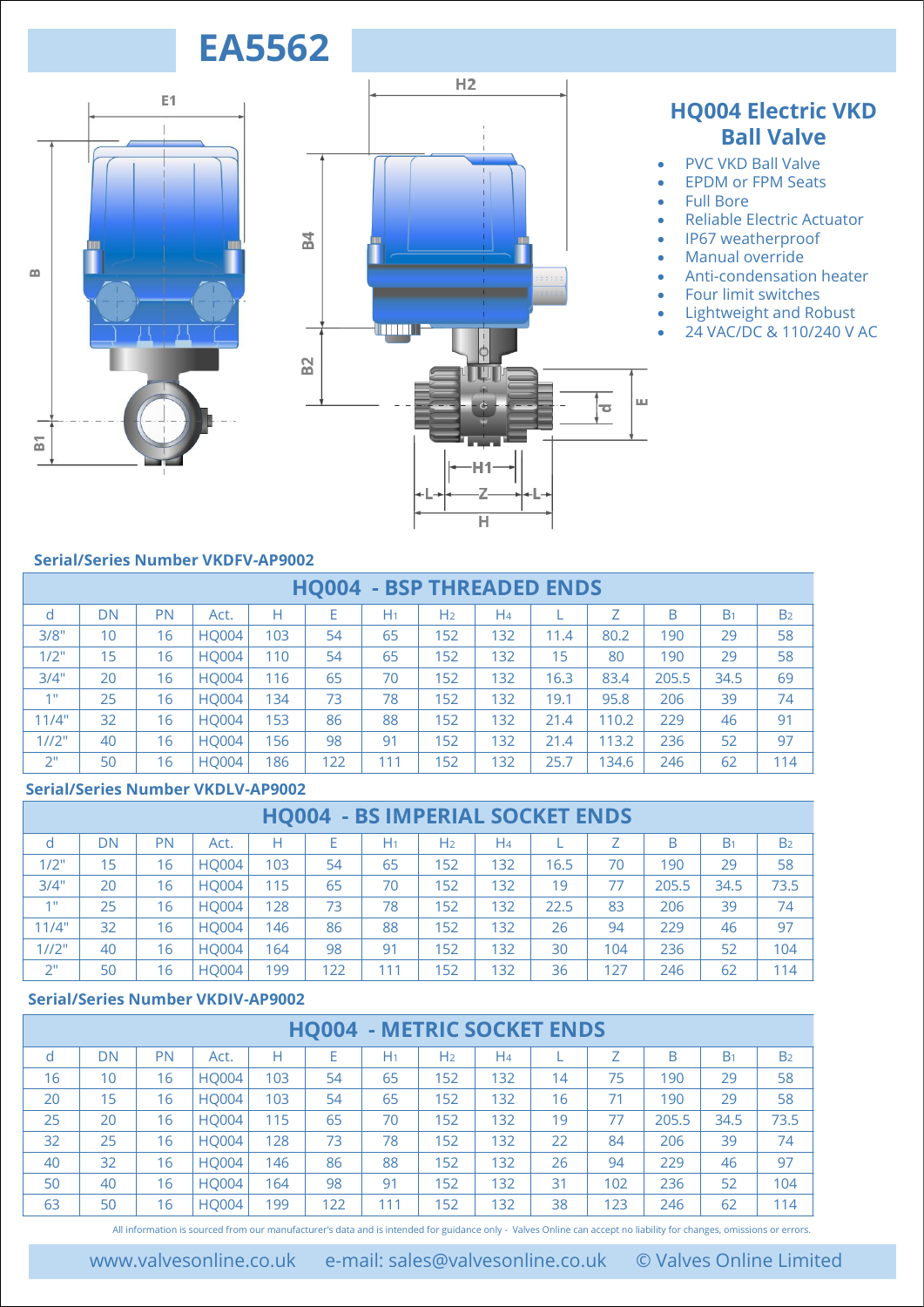

### **HQ004 Electric Actuator**

- Powder coated Aluminium Actuator
- Reliable On/Off Electric Actuator
- IP66 weatherproof
- Manual override, Optical Position Indicator
- Anti-condensation heater
- Adjustable limit switches
- Lightweight and Robust
- 12-24 VAC/DC & 110/240 VAC
- **Options** for Modulating Actuator
- **Options** for Fail Safe Close

#### **Serial/Series Number VKDFV-AP9002**

The HQ004 electric rotary actuator is a compact and powerful unit, designed for on/off duty, which provides a long service life. Materials and components have been chosen for maintenance free operation. The modular design offers many additional features such as limit switches , heaters, optical indicator and manual override, all housed in a aluminium powder coated enclosure.

Full actuator details can be found on SKU AP9002 on the valves online website.

|                                                                                            | <b>Standard Specification</b> |                          |                                          |                          |                         |                                               | <b>Standard Specification</b> |            |                   |             |       |        |  |  |  |  |  |
|--------------------------------------------------------------------------------------------|-------------------------------|--------------------------|------------------------------------------|--------------------------|-------------------------|-----------------------------------------------|-------------------------------|------------|-------------------|-------------|-------|--------|--|--|--|--|--|
| Enclosure<br><b>Weatherproof IP67</b><br>110/220v 50/60Hz, 24 VAC/DC<br>Power Supply<br>×. |                               |                          |                                          | Type<br>(model)          | Max<br>Output<br>Torque | Operating<br>Time 50/60Hz                     | Motor<br>Class E              |            | Rated Current (A) |             |       | Weight |  |  |  |  |  |
| Duty Cycle                                                                                 | $\sim$                        | (On/Off Duty) S2, 35%    |                                          |                          |                         | $90^\circ$                                    | W <sub>F</sub>                | <b>24V</b> | 110V              | <b>220V</b> | 24VDC | Kg     |  |  |  |  |  |
| Motor                                                                                      | $\sim$                        | <b>Reversible Motor</b>  |                                          | $HO - 004$               | 40NM                    | 14 / 12 Secs                                  |                               | 0.3        | 0.39/0.4          | 0.19/0.2    | 0.2   | 3      |  |  |  |  |  |
| <b>Limit Switches</b>                                                                      |                               | 2 x SPDT, 250V AC 3A     |                                          | HQ - 006                 | <b>80NM</b>             | 14 / 12 Secs                                  |                               | 0.3        | 0.39/0.4          | 0.19/0.2    | 0.2   | 3      |  |  |  |  |  |
| <b>Space Heater</b>                                                                        | $\sim$                        | 2W (110/240 V AC)        |                                          | ۰                        |                         | Output torques of 40Nm                        |                               |            |                   |             |       |        |  |  |  |  |  |
| <b>Manual Override</b>                                                                     | A.                            | Hexagon                  |                                          |                          |                         | Reversible motor with low current consumption |                               |            |                   |             |       |        |  |  |  |  |  |
| <b>Conduit Entries</b>                                                                     | A.                            | $2 \times M20$           |                                          |                          |                         | IP67 weatherproof                             |                               |            |                   |             |       |        |  |  |  |  |  |
| <b>Travel Angle</b>                                                                        | $\sim$                        | 320°± 10° (0°to 320°)    | Two M20 cable entries<br>Manual override |                          |                         |                                               |                               |            |                   |             |       |        |  |  |  |  |  |
| <b>Ambient Temperature</b><br>minus 20°C to plus 70°C<br>$\mathcal{L}^{\mathcal{L}}$       |                               |                          |                                          | Anti-condensation heater |                         |                                               |                               |            |                   |             |       |        |  |  |  |  |  |
| <b>External Coating</b>                                                                    |                               | Four limit switches<br>. |                                          |                          |                         |                                               |                               |            |                   |             |       |        |  |  |  |  |  |

• Push button terminal strip

The modular design offers many additional features to be added to the basic device such as extra limit switches, potentiometers and emergency power. With the control actuator version the input signals (eg. 4-20 mA, 0-20 mA, 0-10 V) as well as the output signals can be programmed. Heating resistor and torque limiter are in standard.

All information is sourced from our manufacturer's data and is intended for guidance only - Valves Online can accept no liability for changes, omissions or errors.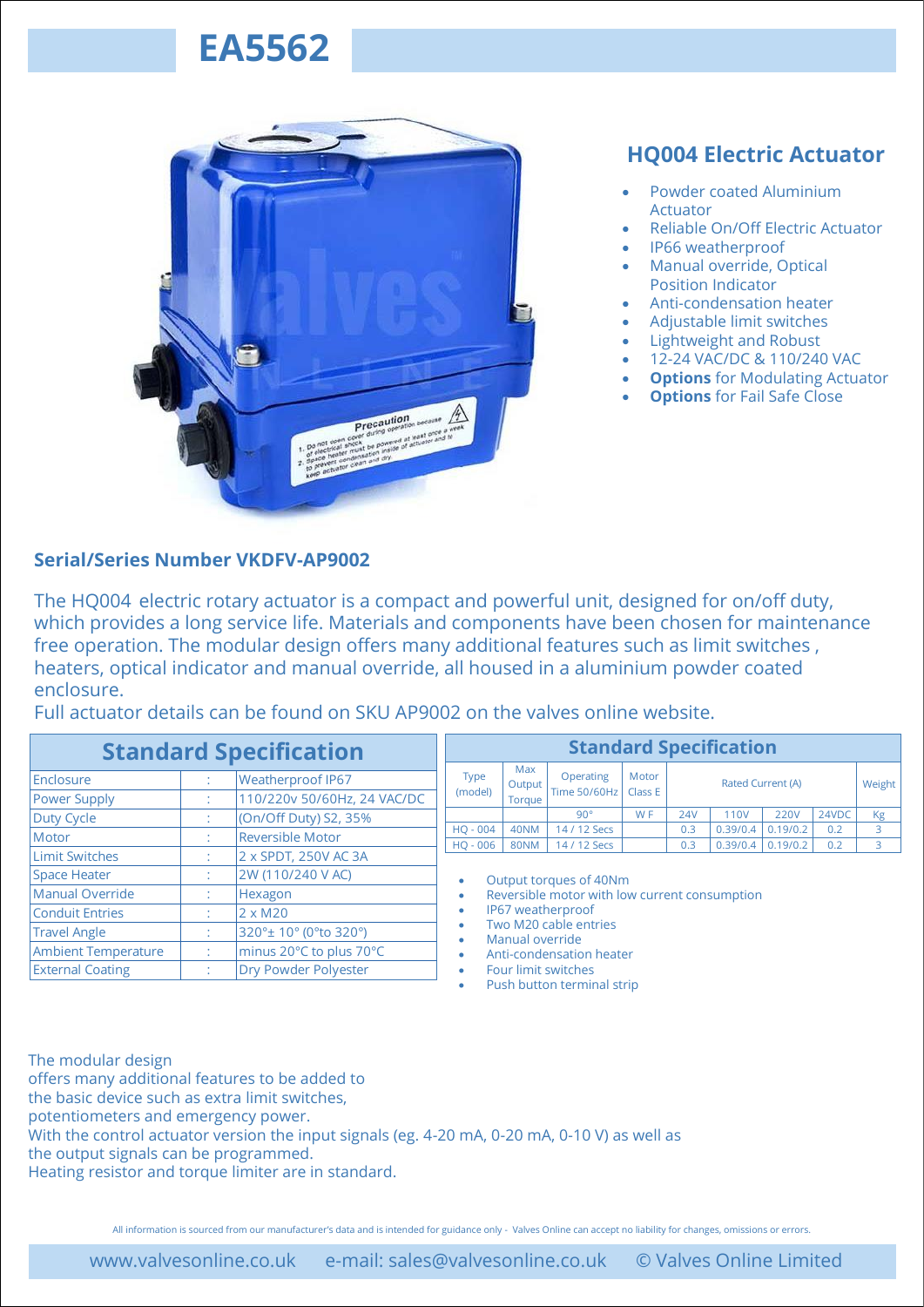

#### **Serial/Series Number VKDFV – BSP Threaded**

A PVC-U plastic bodied ball valve. Offered as either a manual isolating valve and easily adapted to operate with actuators, this valve has options for both seal material. Sizes range from 3/8" - 2" BSP threaded.

#### **SKU-BV5520**

| <b>Dimensions - BSP THREADED ENDS</b> |    |    |      |     |     |     |      |                |     |                |       |     |
|---------------------------------------|----|----|------|-----|-----|-----|------|----------------|-----|----------------|-------|-----|
| d                                     | DN | PN |      |     | H1  | E   | B    | B <sub>1</sub> |     | C <sub>1</sub> | 7**** | N/m |
| 3/8"                                  | 10 | 16 | 11.4 | 103 | 65  | 54  | 54   | 29             | 67  | 40             | 80.2  | 3   |
| 1/2"                                  | 15 | 16 | 15   | 110 | 65  | 54  | 54   | 29             | 67  | 40             | 73    | 3   |
| 3/4"                                  | 20 | 16 | 16.3 | 116 | 70  | 65  | 65   | 34.5           | 85  | 49             | 82.4  | 4   |
| 4.0                                   | 25 | 16 | 19.1 | 134 | 78  | 73  | 69.5 | 39             | 85  | 49             | 89.8  | 6   |
| 11/4"                                 | 32 | 16 | 21.4 | 153 | 88  | 86  | 82.5 | 46             | 108 | 64             | 103.2 |     |
| 1/12"                                 | 40 | 16 | 21.4 | 156 | 91  | 98  | 89   | 52             | 108 | 64             | 121.2 | 10  |
| 2"                                    | 50 | 16 | 25.7 | 186 | 111 | 122 | 108  | 62             | 134 | 76             | 147.6 | 16  |



### **Serial/Series Number VKDLV-BS Imperial Socket**

#### **SKU-BV5521**

|                    | <b>Dimensions - BS 5392 Female Solvent Ends</b> |    |      |     |     |     |     |      |      |     |    |                |  |
|--------------------|-------------------------------------------------|----|------|-----|-----|-----|-----|------|------|-----|----|----------------|--|
|                    | DΝ                                              | PN |      |     | н   | H1  |     | B    | B1   |     |    | N/m            |  |
| 1/2"               | 15                                              | 16 | 16.5 | 70  | 103 | 65  | 54  | 54   | 29   | 67  | 40 | 3              |  |
| 3/4"               | 20                                              | 16 | 19   | 77  | 115 | 70  | 65  | 65   | 34.5 | 85  | 49 | $\overline{4}$ |  |
| 4.0                | 25                                              | 16 | 22.5 | 83  | 128 | 78  | 73  | 69.5 | 39   | 85  | 49 | 6              |  |
| 11/4"              | 32                                              | 16 | 26   | 94  | 146 | 88  | 86  | 82.5 | 46   | 108 | 64 |                |  |
| 1/12"              | 40                                              | 16 | 30   | 104 | 164 | 91  | 98  | 89   | 52   | 108 | 64 | 10             |  |
| $2^{\prime\prime}$ | 50                                              | 16 | 36   | 127 | 199 | 111 | 122 | 108  | 62   | 134 | 76 | 16             |  |



#### **Serial/Series Number VKDIV-Metric Socket**

#### **SKU-BV5522**

|                              | d               | DN                | <b>PN</b> | L                                                                                                                                                                                                                                                                                       | H               | H1  | Е                                      | B    | <b>B1</b> | C         | C <sub>1</sub> | Z****          | N/m             |
|------------------------------|-----------------|-------------------|-----------|-----------------------------------------------------------------------------------------------------------------------------------------------------------------------------------------------------------------------------------------------------------------------------------------|-----------------|-----|----------------------------------------|------|-----------|-----------|----------------|----------------|-----------------|
| ш<br>$\overline{\mathbf{C}}$ | 3/8"            | 10                | 16        | 11.4                                                                                                                                                                                                                                                                                    | 103             | 65  | 54                                     | 54   | 29        | 67        | 40             | 80.2           | 3               |
|                              | 1/2"            | 15                | 16        | 15                                                                                                                                                                                                                                                                                      | 110             | 65  | 54                                     | 54   | 29        | 67        | 40             | 73             | 3               |
|                              | 3/4"            | 20                | 16        | 16.3                                                                                                                                                                                                                                                                                    | 116             | 70  | 65                                     | 65   | 34.5      | 85        | 49             | 82.4           | $\overline{4}$  |
| H1                           | 1 <sup>n</sup>  | 25                | 16        | 19.1                                                                                                                                                                                                                                                                                    | 134             | 78  | 73                                     | 69.5 | 39        | 85        | 49             | 89.8           | 6               |
|                              | 11/4"           | 32                | 16        | 21.4                                                                                                                                                                                                                                                                                    | 153             | 88  | 86                                     | 82.5 | 46        | 108       | 64             | 103.2          | $\overline{7}$  |
| L                            | 1/12"           | 40                | 16        | 21.4                                                                                                                                                                                                                                                                                    | 156             | 91  | 98                                     | 89   | 52        | 108       | 64             | 121.2          | 10              |
|                              | 2 <sup>n</sup>  | 50                | 16        | 25.7                                                                                                                                                                                                                                                                                    | 186             | 111 | 122                                    | 108  | 62        | 134       | 76             | 147.6          | 16              |
| C<br>C1                      |                 |                   |           | <b>Serial/Series Number VKDLV-BS Imperial Socket</b><br>A PVC-U plastic bodied ball valve. Offered as either a manual isolating valve and easily<br>adapted to operate with actuators, this valve has options for both seal material. Sizes range<br>from 1/2" - 2" BS Imperial Socket. |                 |     |                                        |      |           |           |                |                |                 |
|                              |                 | <b>SKU-BV5521</b> |           |                                                                                                                                                                                                                                                                                         |                 |     |                                        |      |           |           |                |                |                 |
|                              |                 |                   |           | <b>Dimensions - BS 5392 Female Solvent Ends</b>                                                                                                                                                                                                                                         |                 |     |                                        |      |           |           |                |                |                 |
| ш                            | d               | <b>DN</b>         | PN        |                                                                                                                                                                                                                                                                                         | Ζ               | н   | H1                                     | E    | B         | <b>B1</b> | C              | C <sub>1</sub> | N/m             |
|                              | 1/2"            | 15                | 16        | 16.5                                                                                                                                                                                                                                                                                    | 70              | 103 | 65                                     | 54   | 54        | 29        | 67             | 40             | 3               |
|                              | 3/4"            | 20                | 16        | 19                                                                                                                                                                                                                                                                                      | $\overline{77}$ | 115 | 70                                     | 65   | 65        | 34.5      | 85             | 49             | $\overline{4}$  |
|                              | 1 <sup>0</sup>  | 25                | 16        | 22.5                                                                                                                                                                                                                                                                                    | 83              | 128 | 78                                     | 73   | 69.5      | 39        | 85             | 49             | 6               |
|                              | 11/4"           | 32                | 16        | 26                                                                                                                                                                                                                                                                                      | 94              | 146 | 88                                     | 86   | 82.5      | 46        | 108            | 64             | $\overline{7}$  |
|                              | $\frac{1}{1/2}$ | 40                | 16        | 30                                                                                                                                                                                                                                                                                      | 104             | 164 | 91                                     | 98   | 89        | 52        | 108            | 64             | 10              |
| L                            | 2 <sup>n</sup>  | 50                | 16        | 36                                                                                                                                                                                                                                                                                      | 127             | 199 | 111                                    | 122  | 108       | 62        | 134            | 76             | 16              |
| C1                           |                 | <b>SKU-BV5522</b> |           | <b>Serial/Series Number VKDIV-Metric Socket</b><br>A PVC-U plastic bodied ball valve. Offered as either a manual isolating valve and easily<br>adapted to operate with actuators, this valve has options for both seal material. Sizes range<br>from 16mm - 63mm Metric Socket.         |                 |     |                                        |      |           |           |                |                |                 |
|                              |                 |                   |           |                                                                                                                                                                                                                                                                                         |                 |     | <b>Dimensions - Female Metric Ends</b> |      |           |           |                |                |                 |
|                              |                 | DN                | PN        | L                                                                                                                                                                                                                                                                                       | Ζ<br>75         | н   | H1                                     | Е    | Β         | <b>B1</b> | C              | C <sub>1</sub> | N/m             |
|                              | d               |                   |           |                                                                                                                                                                                                                                                                                         |                 | 103 | 65                                     | 54   | 54        | 29        | 67             | 40             | 3               |
| ш                            | 16              | 10                | 16        | 14                                                                                                                                                                                                                                                                                      |                 |     |                                        |      |           |           |                |                |                 |
|                              | 20              | 15                | 16        | 16                                                                                                                                                                                                                                                                                      | 71              | 103 | 65                                     | 54   | 54        | 29        | 67             | 40             | $\overline{4}$  |
|                              | 25              | 20                | 16        | 19                                                                                                                                                                                                                                                                                      | 77              | 115 | 70                                     | 65   | 65        | 34.5      | 85             | 49             | $6\phantom{1}6$ |
|                              | 32              | 25                | 16        | 22                                                                                                                                                                                                                                                                                      | 84              | 128 | 78                                     | 73   | 69.5      | 39        | 85             | 49             | $\overline{7}$  |
|                              | 40              | 32                | 16        | 26                                                                                                                                                                                                                                                                                      | 94              | 146 | 88                                     | 86   | 82.5      | 46        | 108            | 64             | 9               |
|                              | 50              | 40                | 16        | 31                                                                                                                                                                                                                                                                                      | 102             | 164 | 91                                     | 98   | 89        | 52        | 108            | 64             | 10              |
| L                            | 63              | 50                | 16        | 38                                                                                                                                                                                                                                                                                      | 123             | 199 | 111                                    | 122  | 108       | 62        | 134            | 76             | 16              |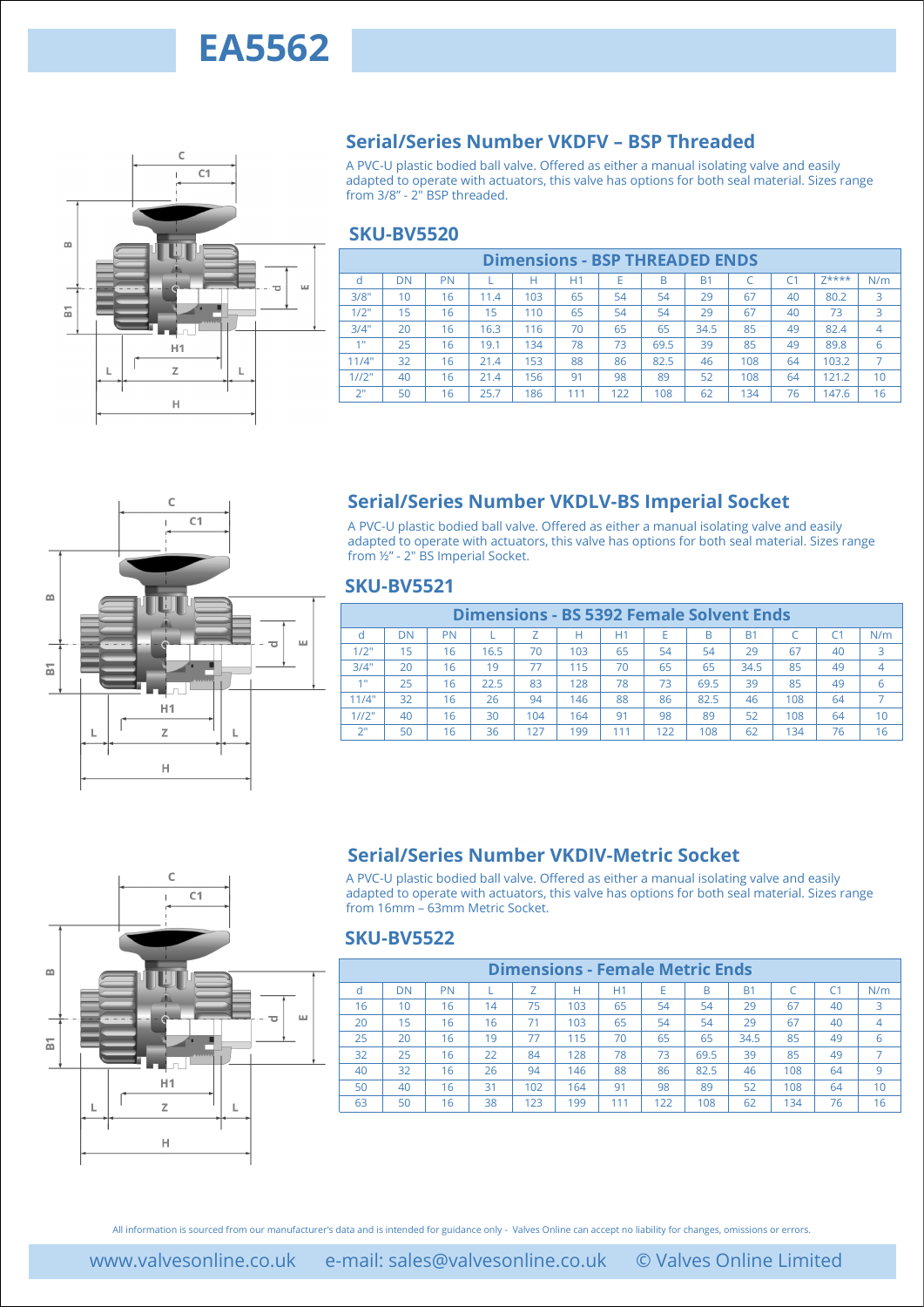### **Dimensions and Standards**



Pressure/temperature rating for water and harmless fluids to which the material is RESISTANT. In other cases a reduction of the PN is required. (25 years with safety factor).

| <b>DN</b>                                              |  |  |  |  |
|--------------------------------------------------------|--|--|--|--|
| $k_{v100}$   80   200   385   770   1100   1750   3400 |  |  |  |  |

#### **Flow coefficient kv100**

kv100 is the number of litres per minute of water at a temperature of 20ºC that will flow through a valve with a one bar pressure differential at a specified rate. The kv100 values shown in the table are calculated with the valve fully open.

**Imperial** The Imperial System is manufactured in accordance with the relevant British Standards: BS 5392 fittings.

**Metric** The Metric System is manufactured generally in accordance with the relevant International Standards: ISO 15493, KIWA 49 and 549, DIN 8062 and 8063.

**BSP Thread** Threaded fittings conform to the requirements of BS 21/DIN 2999/ ISO7. Socket dimensions of metric fittings for solvent welding comply with ISO/DIS 727-1. Interchangeability Components in the imperial and metric ranges are not interchangeable





Torque at max. working pressure: 16 Bar.

| <b>DN</b> (nominal bore) | <b>Metric Size (mm)</b> | <b>Imperial Size (inch)</b> |
|--------------------------|-------------------------|-----------------------------|
| 10                       | 16                      | 3/8"                        |
| 15                       | 20                      | 1/2"                        |
| 20                       | 25                      | 3/4"                        |
| 25                       | 32                      | 1"                          |
| 32                       | 40                      | 11/4"                       |
| 40                       | 50                      | 11/2"                       |
| 50                       | 63                      | 2"                          |
| 65                       | 75                      | 21/2"                       |
| 80                       | 90                      | 3"                          |
| 100                      | 110                     | 4"                          |
| 125                      | 140                     | 5"                          |
| 150                      | 160                     | 6"                          |
| 200                      | 225                     | 8"                          |
| 250                      | 250                     | 10"                         |
| 300                      | 315                     | 12"                         |

All information is sourced from our manufacturer's data and is intended for guidance only - Valves Online can accept no liability for changes, omissions or errors.